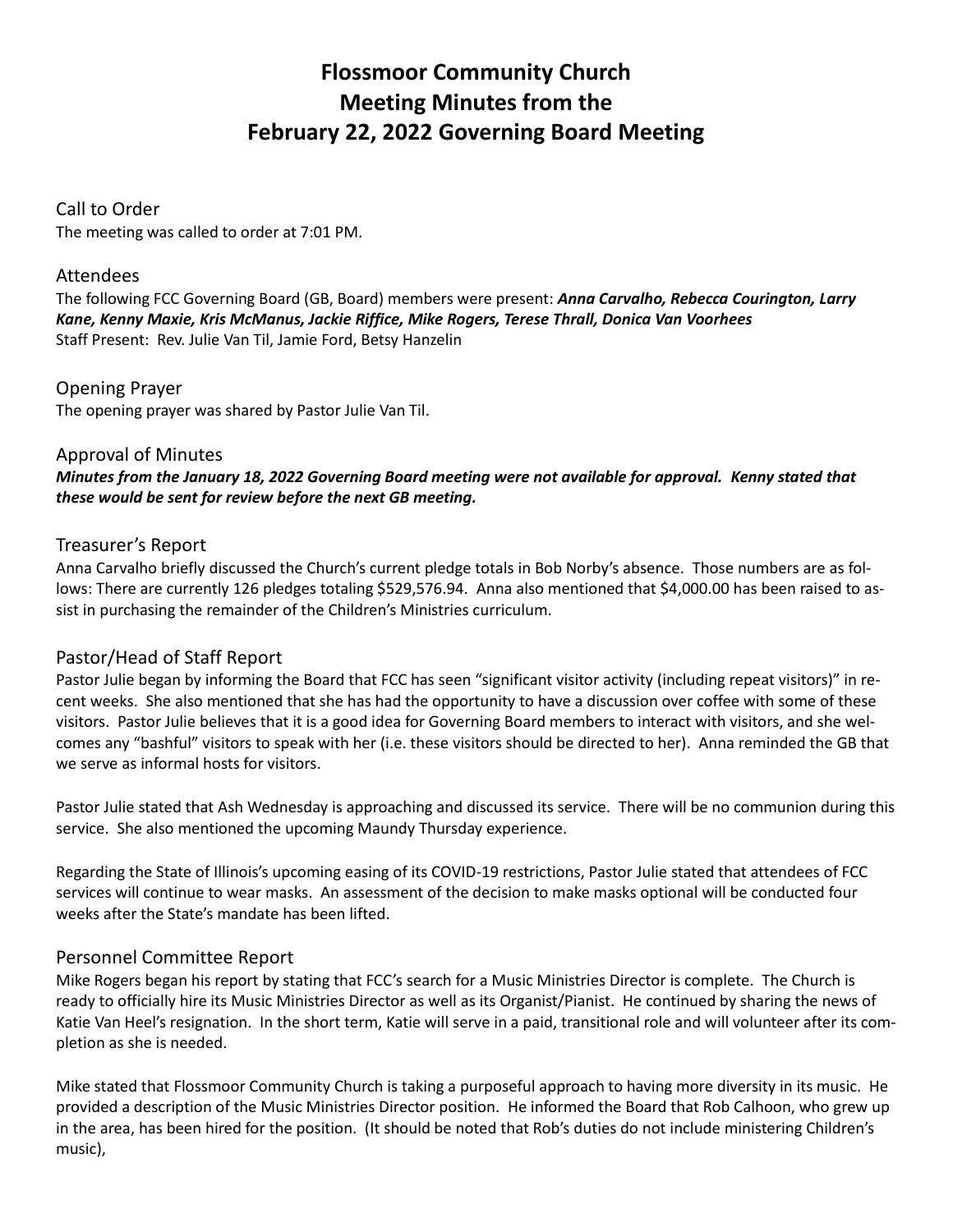Anna called for a motion to approve the salary of \$27,000.00 for Rob Calhoun. The motion was carried unanimously.

Mike continued his report by discussing the hiring of Jeff Hambrick as the Church's Organist/Pianist. He provided a description of the position to the Governing Board. He stated that Organist/Pianist is contracted for 48 Sundays as opposed to the 26 Sundays previously required for the position. Jeff's salary is to be \$14,000.00. The GB's approval was not needed for this allocation as it is an associate position of the FCC.

Mike stated that the job descriptions of five of Flossmoor Community Church's Staff members have been revised. The descriptions were rewritten for "aspirational and collegial" purposes. The job descriptions now incorporate the four following areas:

- 1. A primary objective of the position
- 2. The areas of responsibility of the position
- 3. The ancillary duties of the position.
- 4. The miscellaneous duties of the position.

The revised positions are to be reviewed throughout the year to determine if the proper amount of hours are allocated.

Pastor Julie explained the necessity of the revisions. She felt that more structure of staff was needed. The supervisory tasks of the Staff will be allocated to another Staff member. This will result in a much more efficient execution of the tasks.. The allocation of supervisory duties will allow Julie to focus more on Worship, Pastoral Care, the "Vision of the Church", and the FCC Preschool.

The five revised/new positions are as follows:

- Executive Director of Church Operations (Full Time) Jamie Ford
- Executive Director of Church Ministries (Full Time) Betsy Hanzelin
- Communication & Connection Director (Part Time) Brooke King-LaBreck
- Youth Ministry Director (Part Time) Rev. Travis Adams Travis will report to Betsy.

\_\_\_\_\_\_\_\_\_\_\_\_\_\_\_\_\_\_\_\_\_\_\_\_\_\_\_\_\_\_\_\_\_\_\_\_\_\_\_\_\_\_\_\_\_\_\_\_\_\_\_\_\_\_\_\_\_\_\_\_\_\_\_\_\_\_\_\_\_\_\_\_\_\_\_\_\_\_\_\_\_

• Children's Ministry Director (Part Time) – Leslie Maxie Leslie will report to Betsy. The hours of Leslie's position will also be reduced from 30 to 25. The corollary is a reduced annual salary. It was stated that this is "not a comment on Leslie's performance."

All positional revisions are to begin on March 01, 2022.

Mike expressed his gratitude for the work of the FCC Personnel committee.

Betsy Hanzelin stated that we are in the Church's season of committee pre-nominations. She provided a document detailing the current state of committee positions within FCC (i.e. the document lists current members, those who have resigned, and those who will be leaving committees). The Flossmoor Community Church Constitution determines the required number of members for at least some of the committees.

The question was asked: Is Christian Education board needed? Rebecca, the chair of this committee, provided feedback. She suggested that it may not be necessary to have this committee. In light of this, Pastor Julie and Betsy praised Rebecca for her efforts, presence, and contributions.